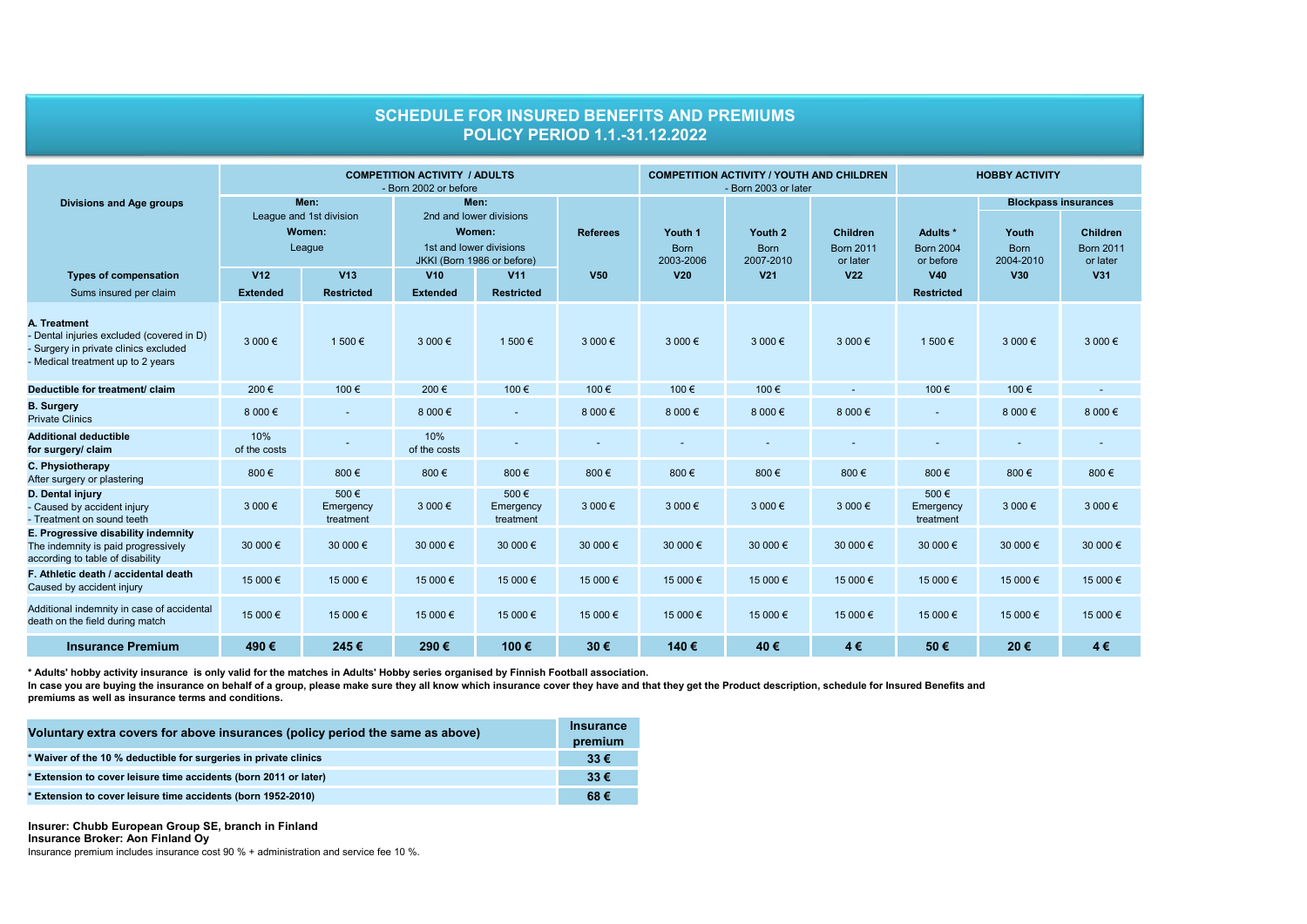# Football Association of Finland (FAF) licence insurance

# **Insurance Product Information Document**

**Insurer:** Chubb European Group SE, Branch in Finland, is registered with the Registry of the National Board of Patents and Registration of Finland with the corporate registration number 1855034-2, visiting address Museokatu 8, 00100 Helsinki

# **Product: Football licence insurance,** FIBOPY00232, Insurance wording: 75FIN293

## Insurance Broker: Aon Finland Oy

Complete pre-contractual and contractual information can be found in the terms and Conditions that can be found at www.palloliitto.fi

# **What is this type of insurance?**

The insurance is valid for football players, coaches, referees and officials under 70 years of age who have bought an Individual license and license insurance according to FAF rules or who otherwise are entitled to the cover. For children under 12 years old the licence insurance covers all licenced sports organized by Finnish sports associations. The Insured person can extend the Insurance to cover also personal accidents during leisure time for an additional premium.



# **What is insured?**

- $\checkmark$  Accidental injury, sudden external, unforeseen, bodily injury due to physical incident
- Immediate muscle or tendon strain or sprain injury caused by individual exertion or movement. The injury must be treated by a doctor within 14 days of the injury.

The insurance covers the following types of compensation depending on the chosen insurance product. The insurance products available for each licence category are presented in a separate document Schedule for insured benefits and premiums.

# Treatment expenses covered

- medical expenses, according to the Finnish National Health Insurance act, hospital stay, medicine and supports given by medical doctor.
- surgery in public healthcare
- Cost for medical bandages and supports
- $\checkmark$  Surgery in private healthcare in case this is included in the chosen insurance option
- $\sqrt{\phantom{a}}$  Dental injury is covered for the acute treatment to sound and permanent teeth. In Extended insurance also follow-up treatment is covered within 2 years from date of injury.
- Lifelong medical invalidity is to be paid if injury results within 2 years in permanent lifelong medical invalidity. Full compensation is paid for full invalidity, partial compensation for corresponding partial invalidity.
- If injury causes death within a year, benefit according to the policy is paid. Any invalidity benefits already paid for the same injury will be deducted.
- Travel expenses are covered by least expensive way of transportation from place of injury to nearest place of treatment, limited to one trip only.



# **What is not insured?**

- **X** Insurance does not cover injury relating to illness, or predisposition.
- **X** Insurance does not cover a player playing against medical advice or whilst signed off by a doctor
- $\mathbf{\times}$  Injury is only covered if the insured person is wearing protective equipment as set out in the sports association rules
- Damage to glasses or contact lenses, hearing aid or denture
- **X** Damage to clothes or damaged sports equipment
- $\boldsymbol{\times}$  Physiotherapy is covered with limitations and only after surgery or plastering
- **X** Loss of income or indirect losses

# **Are there any restrictions on cover?**

- The insurance does not cover injuries gradually emerging as a result of strain or wear and tear of joints and tendons including but not limited to strain rheumatism (arthritis), or tendonitis and the like.
- The insurance does not cover occupational accidents, student accidents or other accidents that grant entitlement or would have granted entitlement to compensation under the Third Party Motor Liability Insurance Act, the Military Accidents Act, Workers Compensation Act or some other equivalent act.
- Treatment expenses are covered only for the part which is not or would not be covered by Health Insurance Act or some other Act.
- The reimbursements paid by KELA (The Social Insurance Institution of Finland) are subtracted from compensations.
- Initial place to get treatment is claims management company's contract medical centre at claims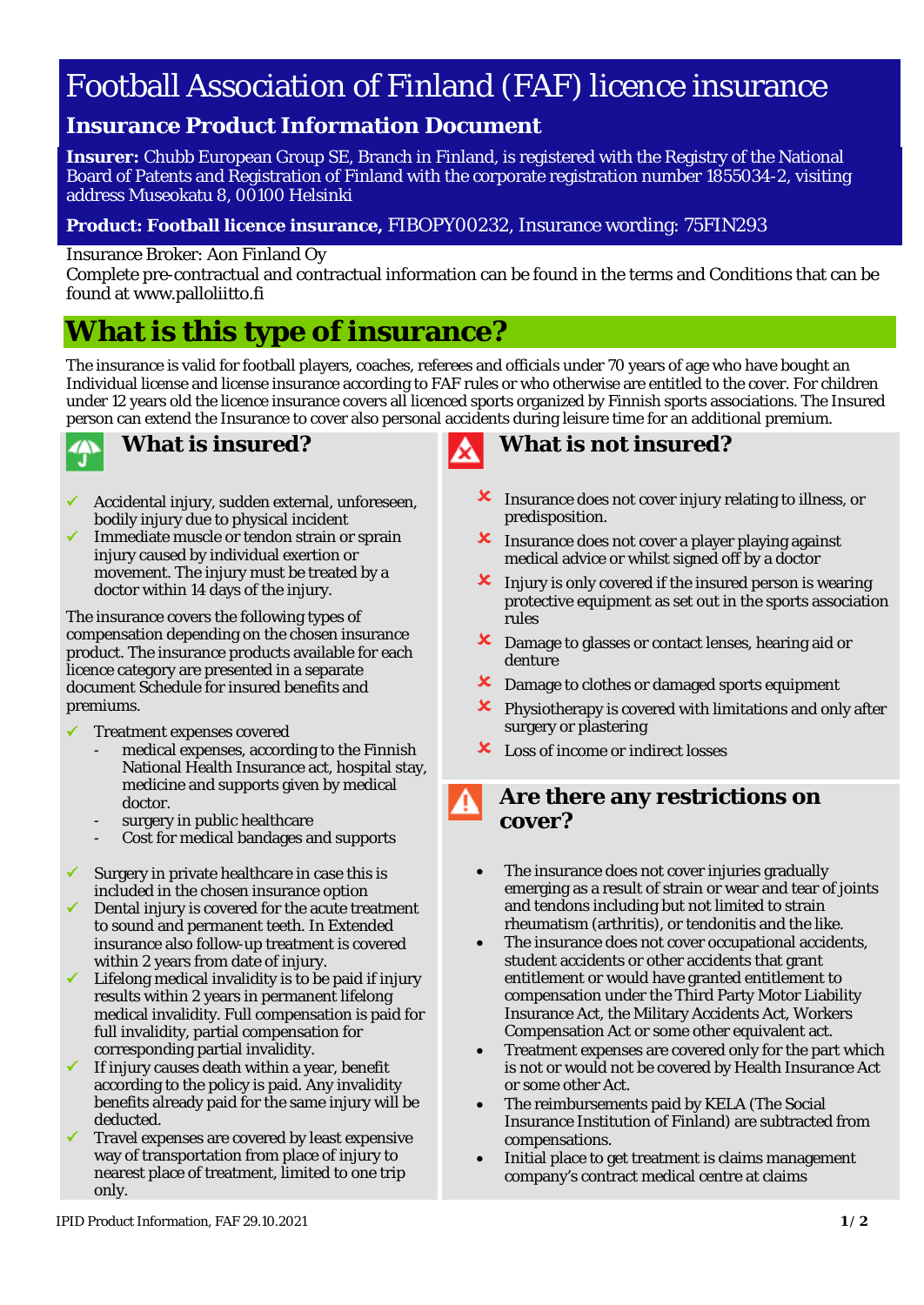Physiotherapy covers necessary treatment on requisition by medical doctor after surgery or plastering or in case orthopaedic recommends physiotherapy as an alternative to surgery.

management company's agreed risk rates for medical doctors or municipal medical centre.

Use of other private clinics is allowed where considered necessary for the timely healing of the patient and where no alternative is available from another source at chosen claims management company's contract medical centres at agreed risk rates for medical doctors. Other private clinics need to be pre-approved by claims administrator.

#### **Where am I covered?**  $\bigoplus$

The insurance covers in Finland and abroad organized sports of FAF and its clubs, or equivalent Sports Association and its clubs abroad including exercises/drills which is natural to this sport:

- During games, competitions, exhibitions/shows
- During practice outside sports fields/hall by instructor or as a natural part of officially organised exercise program.
- All warming up/down during any of points a through above.
- During training, physical exercise and coaching camps in the sphere of sporting activity but not at other times
- During immediate travel to and from exercise and training camps

The insured person can for an additional premium extend the insurance to cover also personal accidents during leisure time.

# **What are my obligations?**

- Claim needs to be reported as soon as possible after the injury or after the first doctor visit. Claims form must be confirmed/ signed by representative
- It is an absolute condition of the policy that the insured follows the rules and regulations set by the FAF
- Any claim based on the insurance contract shall be made in writing to the insurer within one year from the date at which the claimant becomes aware of an in-force insurance policy, of the occurrence of an insured event and of the loss, damage or injury that resulted from the occurrence. In any event, the claim shall be made within ten years from the occurrence of the insured event.
- Individuals putting forward a claim must provide all accessible information they have to the Claims handler to enable them to process the claim and pay the benefit taking into account possibilities of the insurance company to acquire clarification.

# **When and how do I pay?**

• Sports insurance is bought from FAF web pages. It can be paid with any provided payment methods.

# **When does the cover start and end?**

- If insurance application is made before the start of the license period, the insurance will come in force from the start of the license period. For the players with no cover for the previous season and who buy the insurance during the previous month for the upcoming period, the cover starts from the date of application.
- If insurance application is made after the beginning of license period, the insurance will come into force when the application is made.
- The insurance will terminate at the end of the licence period.
- If the premium is not paid by the due date, the insurer has the right to cancel the insurance cover within 14 days from the date that the insured has got the notice. The cancelled insurance can be reinstated from the time of payment, in case it is paid within 6 months from the cancellation of the insurance.

#### **How do I cancel the contract?**   $|\mathbf{U}|$

- The insurance can be cancelled in writing at FAF webpages [www.palloliitto.fi/pelipaikka](http://www.palloliitto.fi/pelipaikka)
- When cancelled, the premium is collected pro rata basis for the time it has been effective. The start of the insurance period is calculated from the start of the FAF licence season regardless of when the policy has been signed. The sum reimbursed is calculated based on the remaining insurance period after the cancellation. Less than 8 euro reimbursement is not made.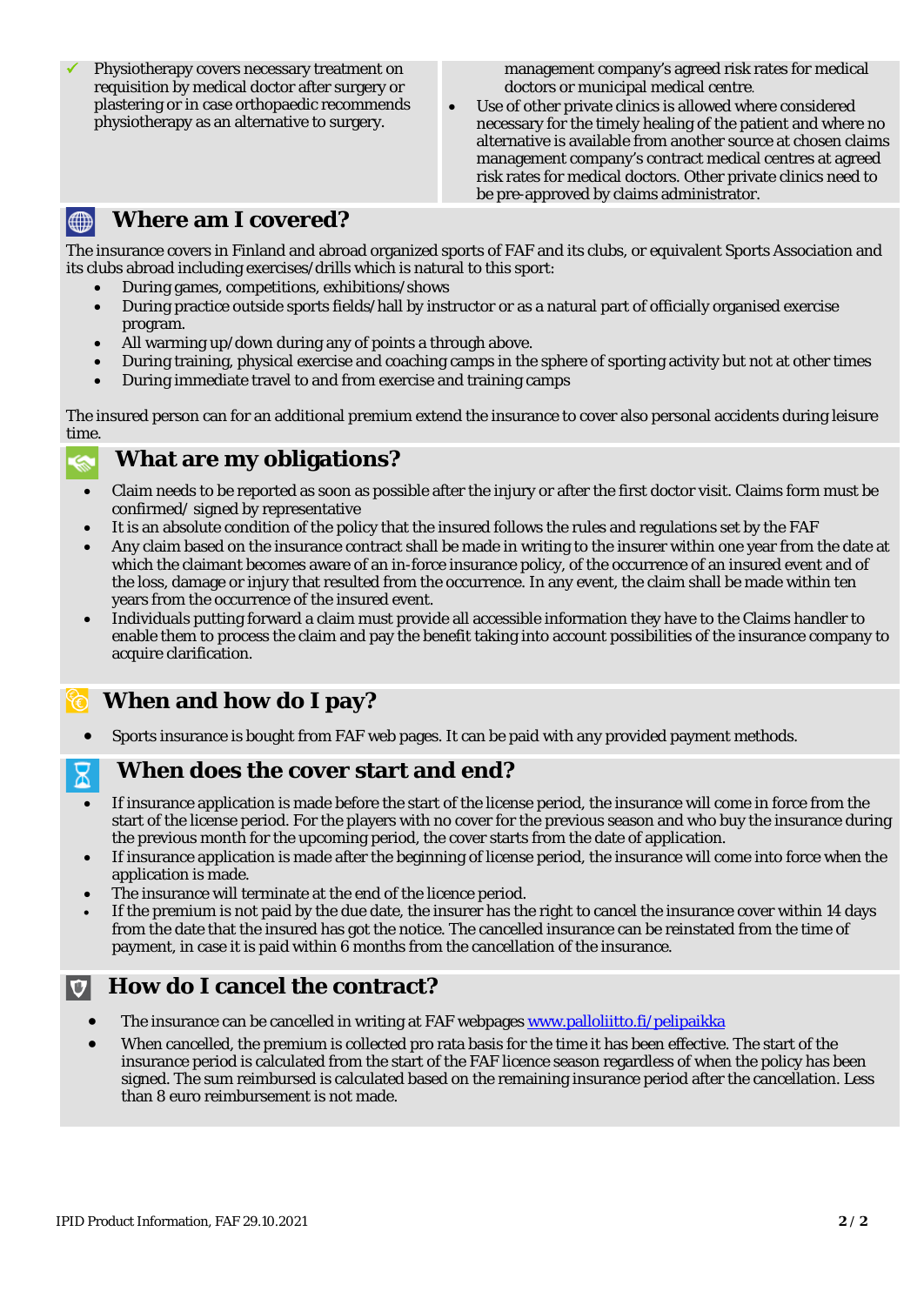#### Sports Accident Insurance for Football | Product specification 2022

| <b>POLICY PERIOD 1.1.-31.12.2022</b>                                                                                                    |                                                               |                                |                                                                                                    |                                 |                 |                                                                          |                                     |                                                 |                                           |                                   |                                                                                |
|-----------------------------------------------------------------------------------------------------------------------------------------|---------------------------------------------------------------|--------------------------------|----------------------------------------------------------------------------------------------------|---------------------------------|-----------------|--------------------------------------------------------------------------|-------------------------------------|-------------------------------------------------|-------------------------------------------|-----------------------------------|--------------------------------------------------------------------------------|
|                                                                                                                                         | <b>COMPETITION ACTIVITY / ADULTS</b><br>- Born 2002 or before |                                |                                                                                                    |                                 |                 | <b>COMPETITION ACTIVITY / YOUTH AND CHILDREN</b><br>- Born 2003 or later |                                     |                                                 | <b>HOBBY ACTIVITY</b>                     |                                   |                                                                                |
| <b>Divisions and Age groups</b>                                                                                                         | Men:<br>League and 1st division<br>Women:<br>League           |                                | Men:<br>2nd and lower divisions<br>Women:<br>1st and lower divisions<br>JKKI (Born 1986 or before) |                                 | <b>Referees</b> | Youth 1<br><b>Born</b><br>2003-2006                                      | Youth 2<br><b>Born</b><br>2007-2010 | <b>Children</b><br><b>Born 2011</b><br>or later | Adults *<br><b>Born 2004</b><br>or before | Youth<br><b>Born</b><br>2004-2010 | <b>Blockpass insurances</b><br><b>Children</b><br><b>Born 2011</b><br>or later |
| <b>Types of compensation</b>                                                                                                            | V <sub>12</sub>                                               | V13                            | V10                                                                                                | V <sub>11</sub>                 | <b>V50</b>      | V <sub>20</sub>                                                          | V <sub>21</sub>                     | V <sub>22</sub>                                 | V40                                       | <b>V30</b>                        | V31                                                                            |
| Sums insured per claim                                                                                                                  | <b>Extended</b>                                               | <b>Restricted</b>              | <b>Extended</b>                                                                                    | <b>Restricted</b>               |                 |                                                                          |                                     |                                                 | <b>Restricted</b>                         |                                   |                                                                                |
| A. Treatment<br>- Dental injuries excluded (covered in D)<br>- Surgery in private clinics excluded<br>- Medical treatment up to 2 years | 3 000 €                                                       | 1 500 €                        | 3 000 €                                                                                            | 1 500 €                         | $3000 \in$      | $3000 \in$                                                               | $3000 \in$                          | $3000 \in$                                      | 1 500 €                                   | 3 000 €                           | $3000 \in$                                                                     |
| Deductible for treatment/ claim                                                                                                         | 200€                                                          | 100€                           | 200€                                                                                               | 100 €                           | 100€            | 100€                                                                     | 100 €                               |                                                 | 100€                                      | 100€                              |                                                                                |
| <b>B.</b> Surgery<br><b>Private Clinics</b>                                                                                             | 8 000 €                                                       | $\overline{\phantom{a}}$       | 8 000 €                                                                                            | $\overline{a}$                  | 8 000 €         | 8 000 €                                                                  | 8 000 €                             | 8 000 €                                         | ٠                                         | 8 000 €                           | 8 000 €                                                                        |
| <b>Additional deductible</b><br>for surgery/ claim                                                                                      | 10%<br>of the costs                                           |                                | 10%<br>of the costs                                                                                |                                 |                 |                                                                          |                                     |                                                 |                                           | ٠                                 |                                                                                |
| C. Physiotherapy<br>After surgery or plastering                                                                                         | 800€                                                          | 800€                           | 800€                                                                                               | 800€                            | 800€            | 800€                                                                     | 800€                                | 800€                                            | 800€                                      | 800€                              | 800€                                                                           |
| D. Dental injury<br>- Caused by accident injury<br>- Treatment on sound teeth                                                           | 3 000 €                                                       | 500€<br>Emergency<br>treatment | 3 000 €                                                                                            | 500 €<br>Emergency<br>treatment | $3000 \in$      | $3000 \in$                                                               | $3000 \in$                          | $3000 \in$                                      | 500€<br>Emergency<br>treatment            | 3 000 €                           | $3000 \in$                                                                     |
| E. Progressive disability indemnity<br>The indemnity is paid progressively<br>according to table of disability                          | 30 000 €                                                      | 30 000 €                       | 30 000 €                                                                                           | 30 000 €                        | 30 000 €        | 30 000 €                                                                 | 30 000 €                            | 30 000 €                                        | 30 000 €                                  | 30 000 €                          | 30 000 €                                                                       |
| F. Athletic death / accidental death<br>Caused by accident injury                                                                       | 15 000 €                                                      | 15 000 €                       | 15 000 €                                                                                           | 15 000 €                        | 15 000 €        | 15 000 €                                                                 | 15 000 €                            | 15 000 €                                        | 15 000 €                                  | 15 000 €                          | 15 000 €                                                                       |
| Additional indemnity in case of accidental<br>death on the field during match                                                           | 15 000 €                                                      | 15 000 €                       | 15 000 €                                                                                           | 15 000 €                        | 15 000 €        | 15 000 €                                                                 | 15 000 €                            | 15 000 €                                        | 15 000 €                                  | 15 000 €                          | 15 000 €                                                                       |
| <b>Insurance Premium</b>                                                                                                                | 490€                                                          | 245€                           | 290€                                                                                               | 100€                            | 30€             | 140€                                                                     | 40€                                 | $4 \in$                                         | 50€                                       | 20€                               | 4€                                                                             |

**Contract Contract** 

**SCHEDULE FOR INSURED BENEFITS AND PREMIUMS**

\* Adults' hobby activity insurance is only valid for the matches in Adults' Hobby series organised by Finnish Football association.<br>In case you are buying the insurance on behalf of a group, please make sure they all know **premiums as well as insurance terms and conditions.**

|                                                            | Voluntary extra covers for above insurances (policy period the same as above)                                                                                                          | <b>Insurance</b><br>premium |
|------------------------------------------------------------|----------------------------------------------------------------------------------------------------------------------------------------------------------------------------------------|-----------------------------|
|                                                            | * Waiver of the 10 % deductible for surgeries in private clinics                                                                                                                       | $33 \in$                    |
|                                                            | Extension to cover leisure time accidents (born 2011 or later)                                                                                                                         | $33 \in$                    |
| Extension to cover leisure time accidents (born 1952-2010) |                                                                                                                                                                                        | 68€                         |
|                                                            | Insurer: Chubb European Group SE, branch in Finland<br><b>Insurance Broker: Aon Finland Ov</b><br>Insurance premium includes insurance cost 90 % + administration and service fee 10 % |                             |

**Insurance Broker: Aon Finland Oy** Insurance premium includes insurance cost 90 % + administration and service fee 10 %.

Product specification, Football association of Finland (FAF), 29.10.2021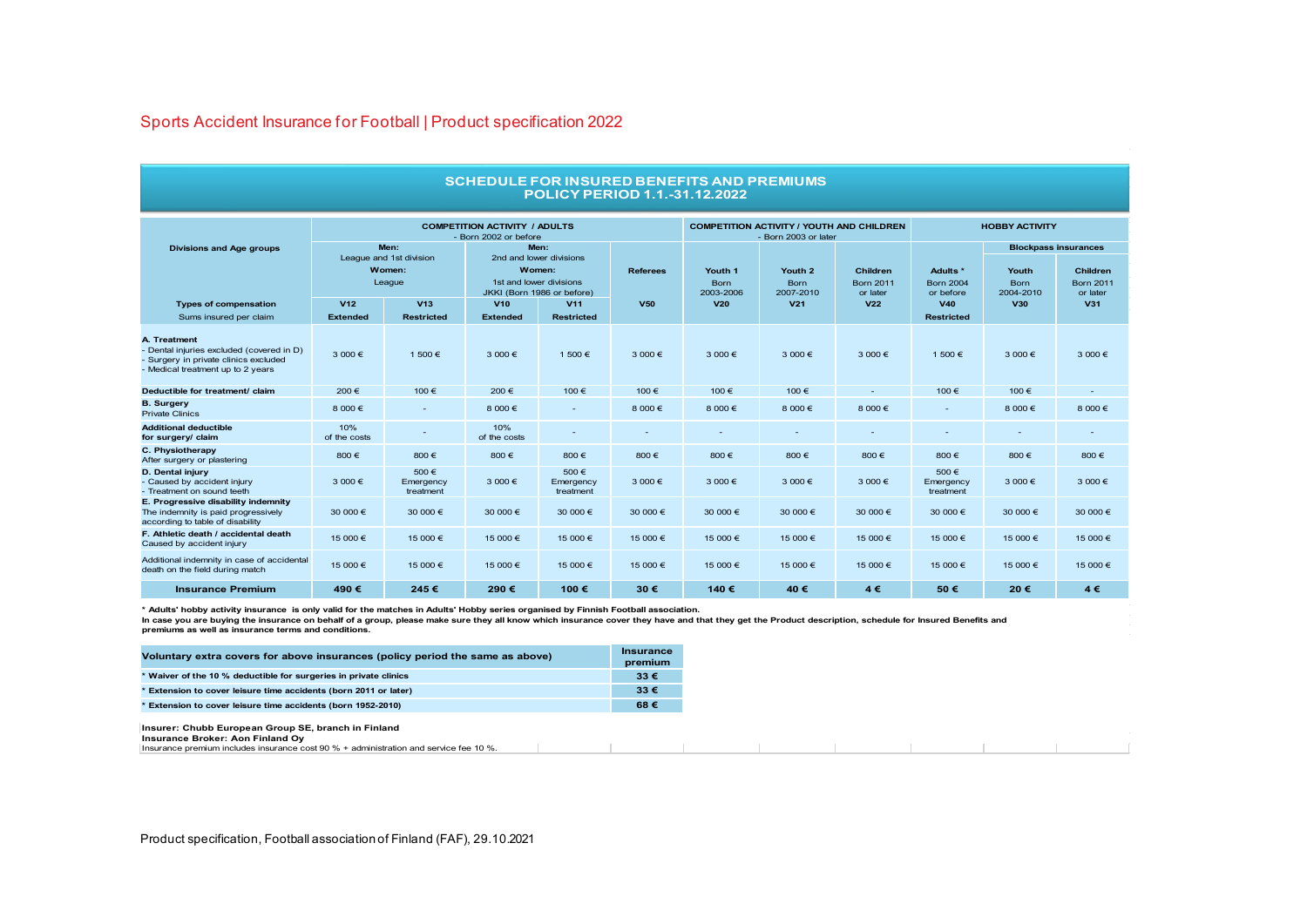# Football association of Finland (FAF) Sports Accident Cover product specification (version 29.10.2021)

Football Association of Finland (FAF) represents its club members and is the Policyholder of the Group Benefit Insurance Scheme under which any Individual licence insurance is issued.

Aon Finland is the insurance broker of the Group Benefit Insurance Scheme and each Individual licence insurance and Chubb European Group SE Finnish Branch (1855034-2) (sivuliike Suomessa) is the Insurer.

### Inception of insurance

If an insurance application is made before the start of the license period (January 1st), the insurance will come in force from the start of the license period, except for the players who do not have cover for the previous season and who buy the insurance during the previous month (December) of the upcoming season – for these players the cover starts from the date of the application. If an insurance application is made after the beginning of the license period, the insurance will come into force when the application is made. The insurance will terminate at the end of insurance period (December 31st).

# Validity of insurance

The insurance is valid for football and futsal players, coaches, referees and officials under 70 years of age who have registered according to Sports Associations rules and bought an Individual license insurance. For children under 12 years old the licence insurance covers all licenced sports organized by Finnish sports associations. Insurance covers in Finland and abroad, events organized by FAF including districts, affiliated clubs and teams or equivalent Foreign Sports Association districts, affiliated clubs and teams, related to:

- Games
- Practice organized by the team and carried out under a training supervision
- Training, physical exercise and coaching camps in the sphere of sporting activity but not at other times
- Round trips directly relating to abovementioned activity events.

The insured person can extend the insurance to cover also personal accidents during leisure time for an additional premium.

#### What is covered

- Accidental injury, injury on the body arising from a sudden external physical occurrence and
- Immediate muscle or tendon strain or sprain injury caused by individual exertion or movement. The injury must be treated by a doctor within 14 days of the injury.

# Types of compensation

#### **Treatment costs**

The insurance covers the following types of compensation depending on the chosen insurance option. The insurance options are presented in the separate Schedule for Insured Benefits and Premiums.

#### **a) Treatment costs**

The following costs are compensated as treatment costs:

- Examinations carried out and treatment given by a doctor or some other health care professional, medicinal products prescribed by a doctor and sold by pharmacies based on authorization by the National Medicines Agency and hospital bed-day charges
- Surgery in public health care
- Costs of obtaining necessary orthopaedic supports due to an injury
- **b) Surgery** (in case the chosen insurance option includes this cover)

Surgery in private medical centre

#### **c) Physiotherapy**

Expenses caused by necessary physiotherapy prescribed by a doctor after surgery or plastering caused by an injury or in case orthopaedic recommends physiotherapy as an alternative to surgery. In case surgery is necessary after the compensated physiotherapy, the compensated physiotherapy costs will be deducted from compensation of the surgery costs.

#### **d) Dental injury**

Dental treatment costs are compensated to sound teeth up to two (2) years, in basic coverage only acute treatment is covered.

#### **e) Handicap benefit**

A handicap benefit is paid for a permanent general physical injury caused by an accident. The agreed sum is paid for full invalidity. For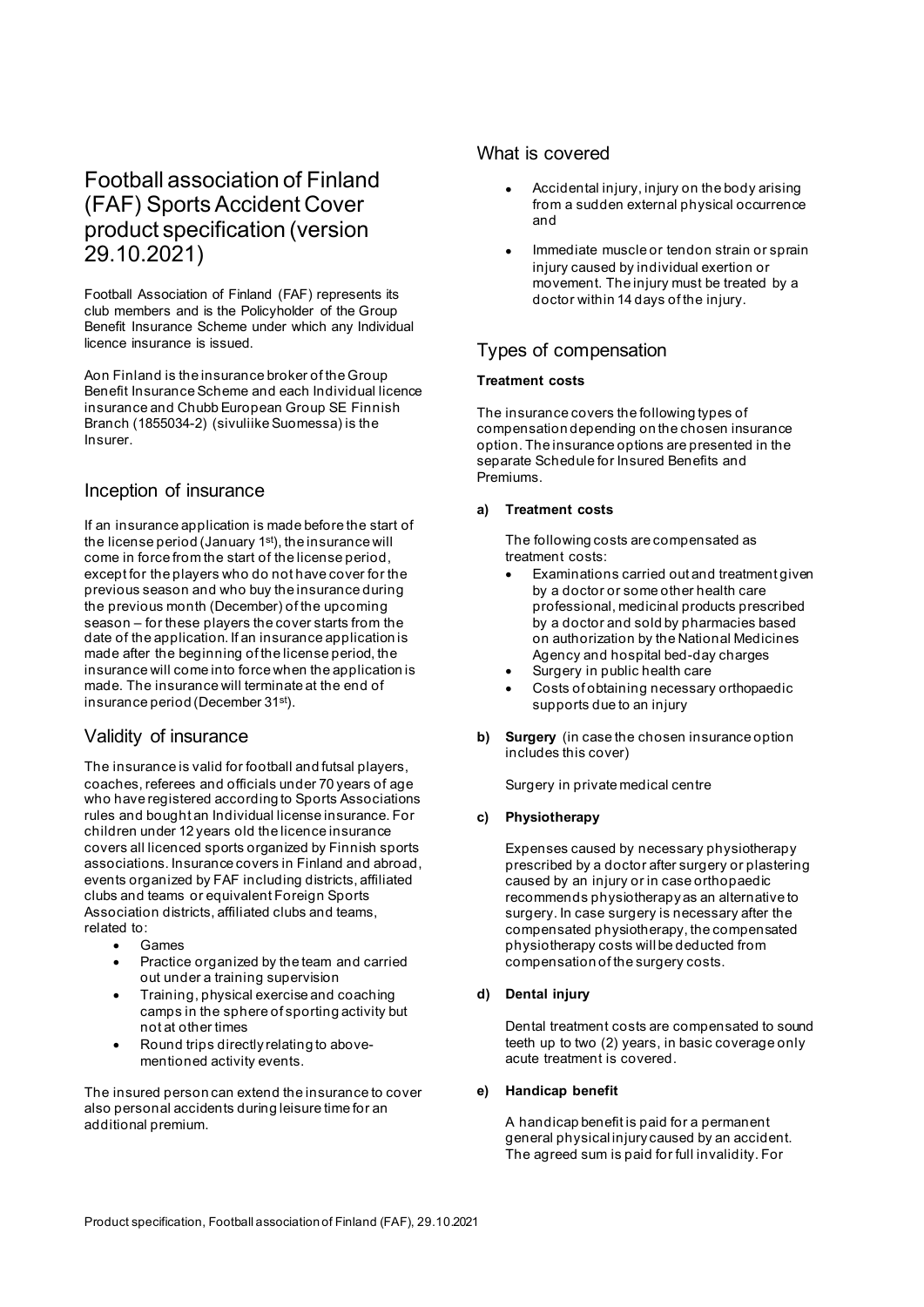partial invalidity partial insurance value is paid based on the degree of medical invalidity.

#### **f) Death benefit**

If injury causes death within a year, indemnity according to the policy is paid. Any invalidity indemnity due to the same injury already paid will be deducted.

#### **g) Travel expenses**

Travel expenses are covered by least expensive way of transportation between the place of injury and the nearest place of treatment.

# Existing limitations

- Insurance does not cover injury relating to illness, or predisposition
- Insurance does not cover a player playing against medical advice or whilst signed off by a doctor
- Insurance does not cover injury as a result of neglecting the use of safety gear according to the sports' rules
- Repair or replacement expenses of spectacles, contact lenses, hearing aid or dental prostheses broken in connection with an injury are not covered
- Repair or replacement expenses of clothing or sports equipment are not covered
- Physiotherapy cover is limited. It is compensated e.g. after surgery or plastering
- Loss of earnings or other consequential losses are not covered
- The insurance does not cover participation on Men's or Ladies' National A Team
- The insurance does not cover injuries gradually emerging as result of strain or wear and tear of joints and tendons including but not limited to strain rheumatism (arthritis), or tendonitis and the like.
- The insurance does not cover professional sports.

The insurance does not cover occupational accidents or student accidents that grant entitlement or would have granted entitlement to compensation. The insurance does not cover injuries for which entitlement to compensation is granted under the Third Party Motor Liability Insurance Act, the Military Accidents Act or some other equivalent act. Treatment expenses are compensated to the extent that they do not or would not have granted entitlement to compensation under the Sickness Insurance Act or some other act.

The insurance does not cover injury to the mind, for instance shock and the like are not characterised as accidental injury. The insurance does not cover injuries occurring during parties, end of season celebrations or the like organized by FAF including districts, affiliated clubs and teams

It is expected that prior claiming compensation from this insurance, compensation from Social Insurance Institution has been claimed. Most medical centres will claim this using power of attorney directly from Social Insurance Institution.

The compensation for immediate muscle or tendon strain or sprain injury caused by individual exertion or movement must be treated by a doctor within 14 days of the injury. The compensation is paid for maximum six weeks starting from the date of the injury and it does not cover surgery.

Primary place to get treatment is an Insurer's/Claims Administrator's contract medical centre, which has agreed rates for various medical treatments, or alternatively a municipal medical centre. If treatment for surgery or plastering is given to individuals by a private hospital or clinics other than a contract medical centre, a pre-approval for treatment needs to be received from the claims administrator.

Medical treatment costs are compensated up to two (2) years from time of injury. In case of alternatives involving a deductible, treatment expenses are compensated only for the proportion exceeding the deductible or the deductibles.

# Notification of injury

Injury is to be reported using claim report as soon as possible after the injury or after the first doctor visit. Reported claim caused by an injury needs to be confirmed/signed by team leader or coach.

# General terms and conditions, sums insured and deductibles

General terms and conditions and terms and conditions can be found on the internet pages of Football Association of Finland. Sums insured and deductibles are presented in the separate Schedule for Insured Benefits and Premiums, which equally can be found on the internet pages of Football Association of Finland.

Insurer: Chubb European Group SE, branch in Finland, is registered with the Registry of the National Board of Patents and Registration of Finland with the corporate registration number 1855034-2, and the visiting address Museokatu 8, 00100 Helsinki

Insurance terms and conditions: 75FIN293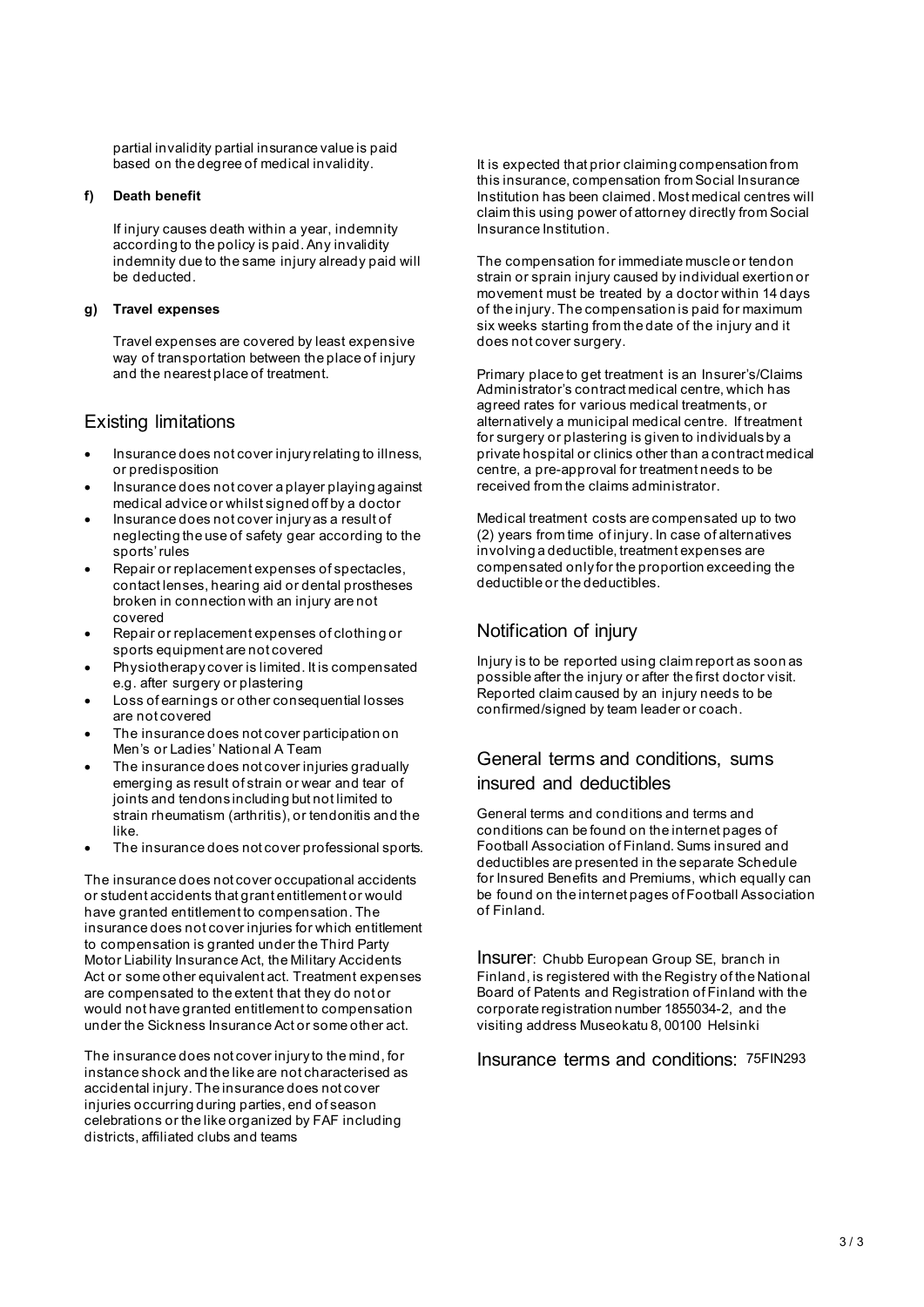**Terms and Conditions for Sports Accident Cover linked with Sports Association's license (version 26.10.2021)**

#### **Conditions of insurance**

#### **Table of content:**

| 1  |                                        |  |
|----|----------------------------------------|--|
| 2  |                                        |  |
| 3  |                                        |  |
| 4  |                                        |  |
| 5  |                                        |  |
| 6  |                                        |  |
| 7  |                                        |  |
| 8  | Change of risk and safety regulations3 |  |
| 9  |                                        |  |
| 10 |                                        |  |
| 11 |                                        |  |
| 12 |                                        |  |
| 13 |                                        |  |
| 14 |                                        |  |
| 15 |                                        |  |
| 16 |                                        |  |

#### <span id="page-6-0"></span>**1 Insured**

The insurance is valid for players, coaches, referees and officials under 70 years of age who have registered according to Sports Associations rules and bought an Individual license insurance. For children under 12 years old the licence insurance covers all licenced sports organized by Finnish sports associations.

The Sports Association represents its club members and is the Policyholder of the Group Benefit Insurance Scheme under which any Individual licence insurance is issued.

In case the Insured and the Insurance Buyer are separate persons, it is the responsibility of the Insurance Buyer to inform the Insured about the terms and conditions and validity as well as possible changes in them.

#### <span id="page-6-1"></span>**2 When the cover is valid**

The Insurance is a fixed term policy and valid for one licence period of the Sports Association at a time and ends at the same time as the licence period.

If insurance application is made before the start of the license period, the insurance will come in force from the start of the license period, except for the players who do not have cover for the previous season and who buy the insurance during previous month for the upcoming season – for these players the cover starts from the date of application. If insurance application is made after the beginning of the license period, the insurance will come into force when the application is made. The insurance will terminate at the end of license period.

If the premium isn´t paid in due time, the Insurer has the right to terminate the Individual license insurance 14 days from sending the Individual policy holder information about this. An Individual license insurance that has been terminated due to failure to pay the premium, can be revived by paying the premium within 6 months from the termination of the Individual licence insurance.

#### <span id="page-6-2"></span>**3 Where the cover is valid**

The insurance cover is valid worldwide. Insurance covers in Finland and abroad events organized by Sports Association including districts, affiliated clubs and teams and equivalent foreign Sports association including districts, affiliated clubs and teams.

#### <span id="page-6-3"></span>**4 What activities are covered**

#### **4.1 Organized sport**

The insurance covers organized sports of the type of sport the agreement covers, including exercises/drills which is natural to this sport:<br>a) During games, con

- During games, competitions, exhibitions/shows
- b) During recognized practice on sports fields/hall.
- c) During mutual practice outside sports fields/hall by instructor.
- d) During practice outside field/hall which is a natural part of officially organised exercise program.
- e) All warming up/down during any of points a through above.
- f) During training, physical exercise and coaching camps in the sphere of sporting activity but not at other times.

During organized sport the insurance covers accidental injury (see point 5.a) and immediate individual exertion or caused by movement of a muscle or tendon strain or tear injury (see point 5.b).

#### **4.2 Travel**

During direct travel to/from organized sports event/participation and during a stay there, insurance covers Accidental injury, see point 5.a.

#### **4.3 Stay**

During stay at place of organised sport event/practice, see point 4.1, Accidental injury see point 5.a is covered.

#### <span id="page-6-4"></span>**5 What injuries are covered**

- a) Accidental injury, sudden external, unforeseen, bodily injury due to physical incident during organized sports (see point 4.1), travel (see point 4.2) and stay (see point 4.3). Accidental injury is an injury on the body arising from a sudden external physical occurrence – during the insurance period, or during travel and stay in connection with organised sports.
- b) During organised sports (see point 4.1), in addition to the accidental injury, the insurance covers immediate muscle or tendon strain or sprain injury caused by individual exertion or movement. The injury must be treated by a doctor within 14 days of the injury. The compensation is paid for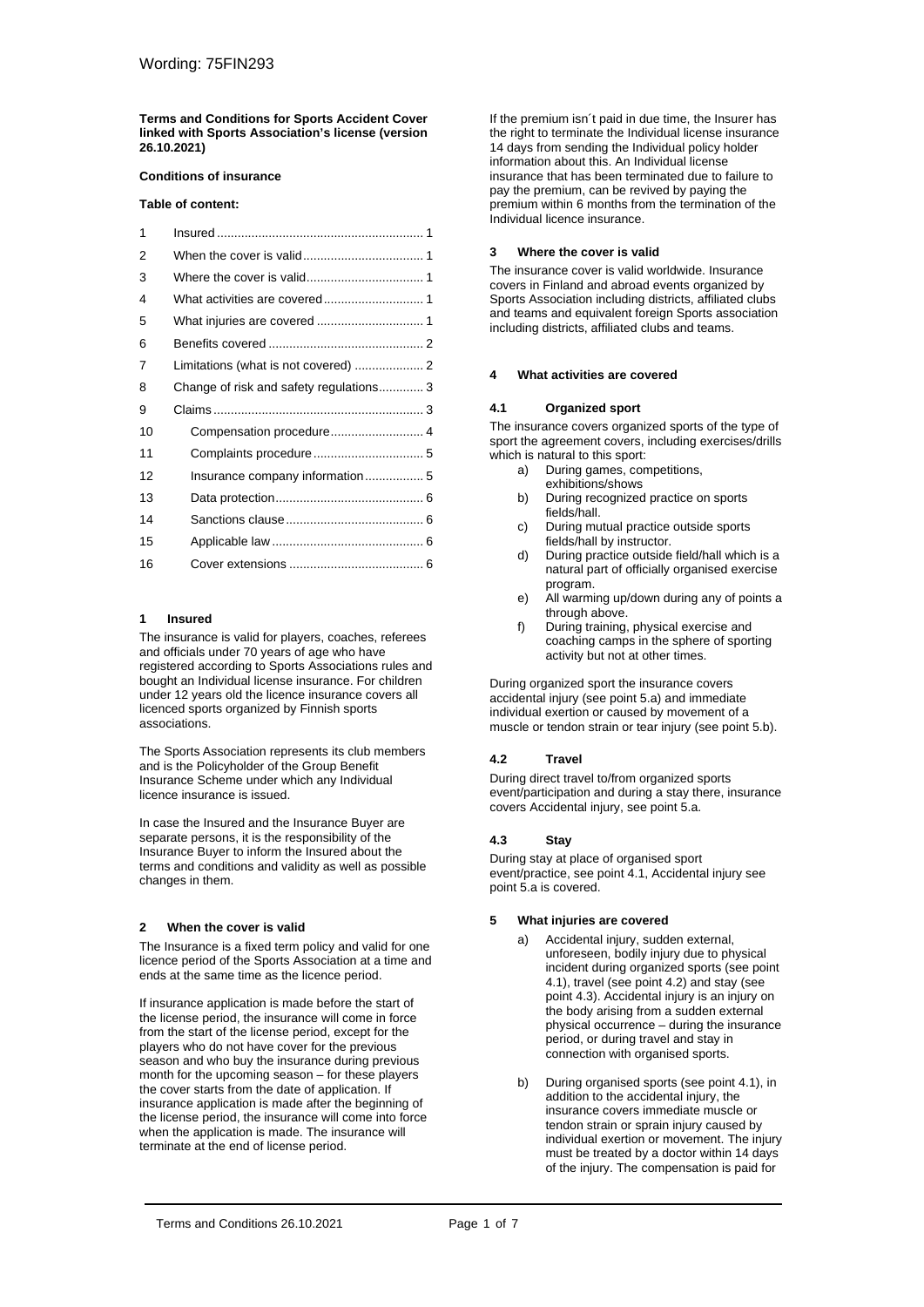maximum six weeks starting from the date of the injury and it does not surgery.

#### <span id="page-7-0"></span>**6 Benefits covered**

Insured treatments, deductibles and sums insured are written in the Schedule for insured benefits and premiums. The compensation is calculated taking into account the sums insured and deductibles at the time of the injury.

The insurance covers the following types of compensation depending on the chosen insurance product. The insurance products available for each licence category are presented in the Schedule for insured benefits and premiums. The deductible according to the Schedule for insured benefits and premiums will be deducted from the compensation.

- 6.1 Benefit in the event of accidental death.
- 6.2 Benefit in the event of permanent injury of medical invalidity of more than 5%.
- 6.3 Benefit in the event of dental injury to sound and whole teeth.
- 6.4 Benefit in respect of physiotherapy/ chiropractor if necessary after surgery. Physiotherapy can be compensated in case orthopaedic recommends physiotherapy as an alternative to surgery. In case surgery is necessary after the compensated physiotherapy, the compensated physiotherapy costs will be deducted from compensation of the surgery costs.
- 6.5 Benefit in respect of medical treatment, surgery, medicines and travel.

#### 6.6 Deductible

The deductible according to the Schedule for insured benefits and premiums will be deducted from the compensation.

#### <span id="page-7-1"></span>**7 Limitations (what is not covered)**

#### **7.1 Strain, wear and tear**

The insurance does not cover injuries gradually emerging as a result of strain or wear and tear of joints and tendons including but not limited to strain rheumatism (arthritis), or tendonitis and the like.

#### **7.2 Injury influenced by illness, illness like condition or predisposition.**

The insurance does not cover stroke, fainting or other illness like condition including heart attack. If it is believed illness like condition or predisposition together with injury can have had a contribution cause to the death, invalidity or treatment costs, the

benefit can be reduced. It will be reduced accordingly to the extent of the illness like condition or predisposition has had to the death, invalidity or treatment costs.

#### **7.3 Injury by medical treatment or use of medical drugs**

The insurance does not cover injury caused by medical examination or treatment or by the use of medical drugs unless the Insured is being treated for an injury already covered by the Insurers. Under no circumstances does the insurance cover injuries caused by drugs on the List of Prohibited Substances and Prohibited Methods in Sports by the Finnish Antidoping Agency FINADA.

#### **7.4 Deliberately causing of injury**

The Insurers are not liable if the Insured has deliberately caused the injury. However, it is liable if the individuals could not be blamed for the bodily injury due to his/her age or mental state.

The Insurers are not liable to suicide or attempted suicide due to mental disease. The claimant must prove the suicide or attempted suicide was caused by sudden mental illness – due to age or mental state could not understand the circumstances of his/her action – and not a mental disease.

#### **7.5 Gross negligence caused by Insured**

If the insured has shown gross negligence or increased the frame of the injury, the Insurers might reduce or cancel its liability. Same if the Insured by gross negligence has caused the injury by neglect of a safety regulation.

#### **7.6 Other limitations**

- a) Initial place to get treatment is claims handlers' contract medical centre at agreed risk rates for medical doctors or municipal medical centre.
- b) Insurance does not cover injury relating to illness, or predisposition.
- c) Insurance does not cover a player playing against medical advice or whilst signed off by a doctor.
- d) Insurance does not cover injury as a result of neglecting the use of safety gear according to the sports' rules.
- e) Damage to glasses or contact lenses is not covered.
- f) If surgery or plastering is treated by private hospital or clinics other than claims administrator's contract medical centre, pre-approval for treatment need to be received from claims administrator.
- g) The insurance does not cover participation on Men's or Ladies' National A Team or during event not organised by sports association, its districts and affiliated clubs.
- h) The insurance does not cover injuries where the insured person can directly claim from the perpetrator of the injury or their insurance company, this does not apply to injuries occurred in normal playing situations.
- i) The insurance does not cover occupational accidents, student accidents or other accidents that grant entitlement or would have granted entitlement to compensation under the Third Party Motor Liability Insurance Act, the Military Accidents Act,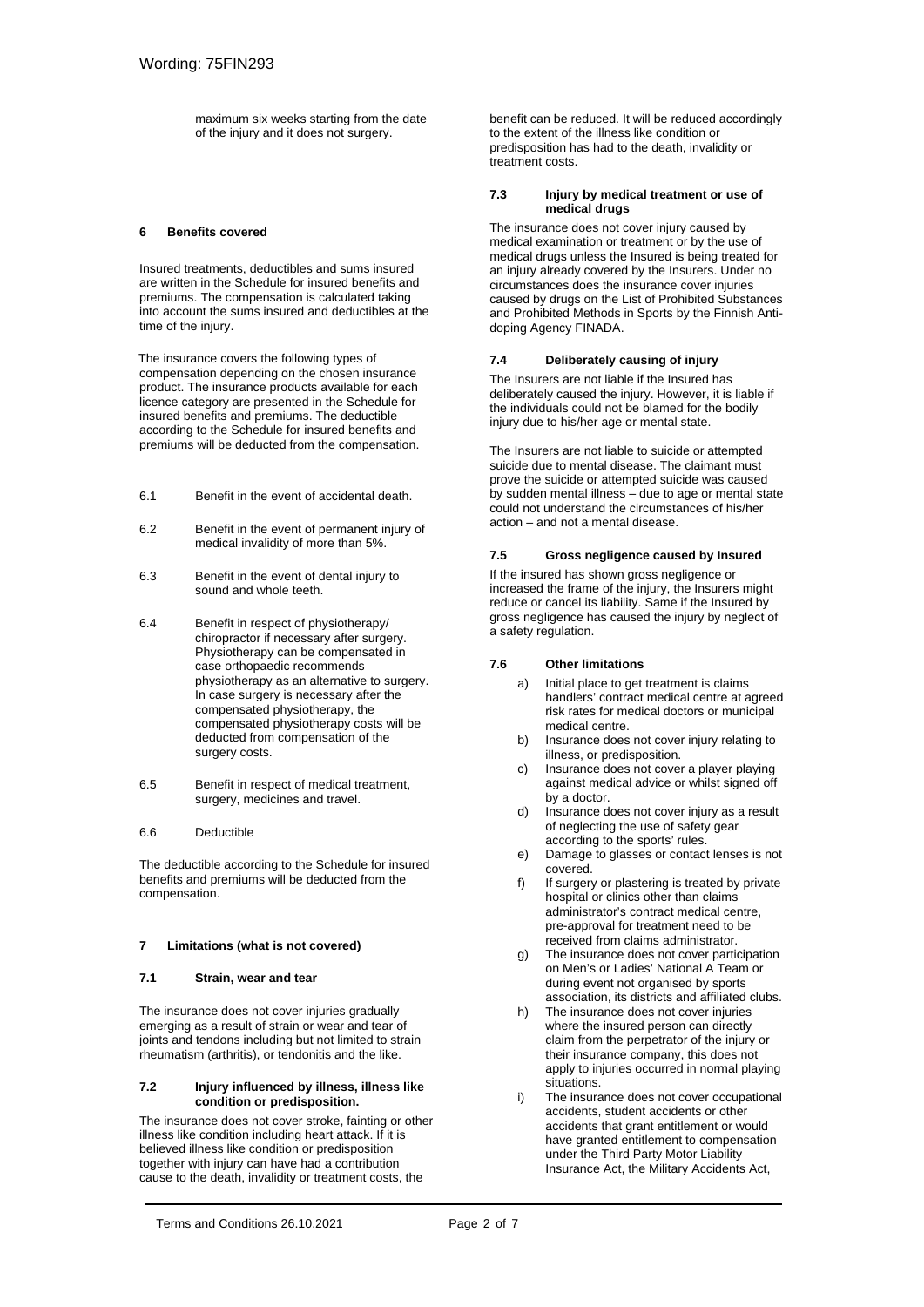Workers Compensation Act or some other equivalent act.

- j) The Insurers do not cover injury obtained during participation of scuba diving with oxygen or breathing gas, speed racing by motor vehicle/ vehicle, air sports, mountain climbing and expedition like events.
- k) The insurance does not cover personal accidents in professional sport that grant entitlement or would have granted entitlement to compensation under the Finnish Act for sportsmen's personal accident and pension cover (2009/276).
- l) Injury to the mind for instance shock and the like, is not characterised as accidental injury unless the accident simultaneously causes bodily harm resulting in permanent invalidity.
- m) The insurance does not cover injuries occurring during parties, end of season celebrations or the like organized by Sports Association including districts, affiliated clubs and teams

#### <span id="page-8-0"></span>**8 Change of risk and safety regulations**

#### **8.1 Liability limitations due to change of risk.**

The Insurers are not liable to accident, see point 5., caused by:

- a) Voluntary participation in any criminal activity.
- b) Hang gliding, flying by micro light and ultralight air planes, sky diving, paragliding and ballooning.

#### **8.2 Safety regulations**

It is an absolute condition of the policy that the insured follow the rules and regulations set by the Sports Association.

If the insured deliberately does not follow the rules and regulations set by the Sports Association the right to benefit may be lost or reduced.

#### <span id="page-8-1"></span>**9 Claims**

#### **9.1 Combined rules**

- a) When injured the insured must see a medical doctor immediately, attend regular follow ups, and follow the doctor's orders.
- b) Individuals putting forward a claim must provide all accessible information they have to the Claims handler to enable them to process the claim and pay the benefit.
- c) Information is submitted on claims form developed by the Claims handler. The claims form must include among others the insured birth date, social security number and player number.
- d) Claims form must be confirmed/ signed by team leader or coach.
- e) Anyone giving false or wrong information, might lose any claim right by the Insurers in this or any other case. Both the insured and Claims handler has the right to collect medical- and specialty statements significant to the amount of benefit. If the Claims handler finds it necessary to collect new statement from specialist this should be argued thoroughly in writing.

f) If an improvement of the injury by surgery is possible, but the insured without reasonable cause does not want to have the surgery, the final level of invalidity will be established accordingly to the improvement the surgery might have caused.

Claims will be time-barred according to:

- g) Claim to be reported as soon as possible after the injury or after the first doctor visit.
- h) Any claims based on an insurance contract shall be made to the insurer within one year from the date at which the claimant becomes aware of an in-force insurance policy, of the occurrence of an insured event and of the loss, damage or injury that resulted from the occurrence. In any event, the claim shall be made within ten years from the occurrence of the insured event or, if the insurance has been taken out to cover against bodily injury or liability for damages, from the occurrence of the loss, damage or injury. Reporting the occurrence of an insured event is considered to equal the making of a claim for this purpose. If no claim is made within the period provided under Subsection 1, the claimant loses his entitlement to compensation. (Finnish Insurance Contracts Act 14.5.2010/426 Section 73)

#### **9.2 Death**

If injury causes death within a year, benefit according to the policy is paid. Any invalidity benefits already paid will be deducted. If the insured should die by any other cause, neither death nor invalidity benefit will be paid. No death benefit will be paid after one year, only invalidity benefit. Death benefit not to named spouse/child is paid in accordance with Finnish inheritance law.

#### **9.3 Lifelong medical invalidity**

- a) To be paid if injury results within 2 years in permanent lifelong medical invalidity. Occupation, individual predisposition or social rank is not to be allowed for. By full invalidity the full insurance value is paid. Partially invalidity is partially paid.
- b) Invalidity is based on table of invalidity at the time of settlement. In determining the handicap, only the nature of the injury is taken into account. The individual circumstances of the injured person, such as their profession or leisure-time pursuits, do not affect the determination of the handicap. The degree of handicap is determined in accordance with the handicap classification decree based on the Workers' Compensation Act and valid when the accident occurred. Injuries are divided into handicap classes 1–20, with class 20 corresponding to full handicap and class 1 to the smallest coverable handicap. The benefit for full, permanent handicap according to class 20 is paid as a lump sum equal to the sum insured valid at the time the sudden event occurred. For partial, permanent handicap, the benefit is paid as a lump sum equal to as many twentieths of the sum insured as indicated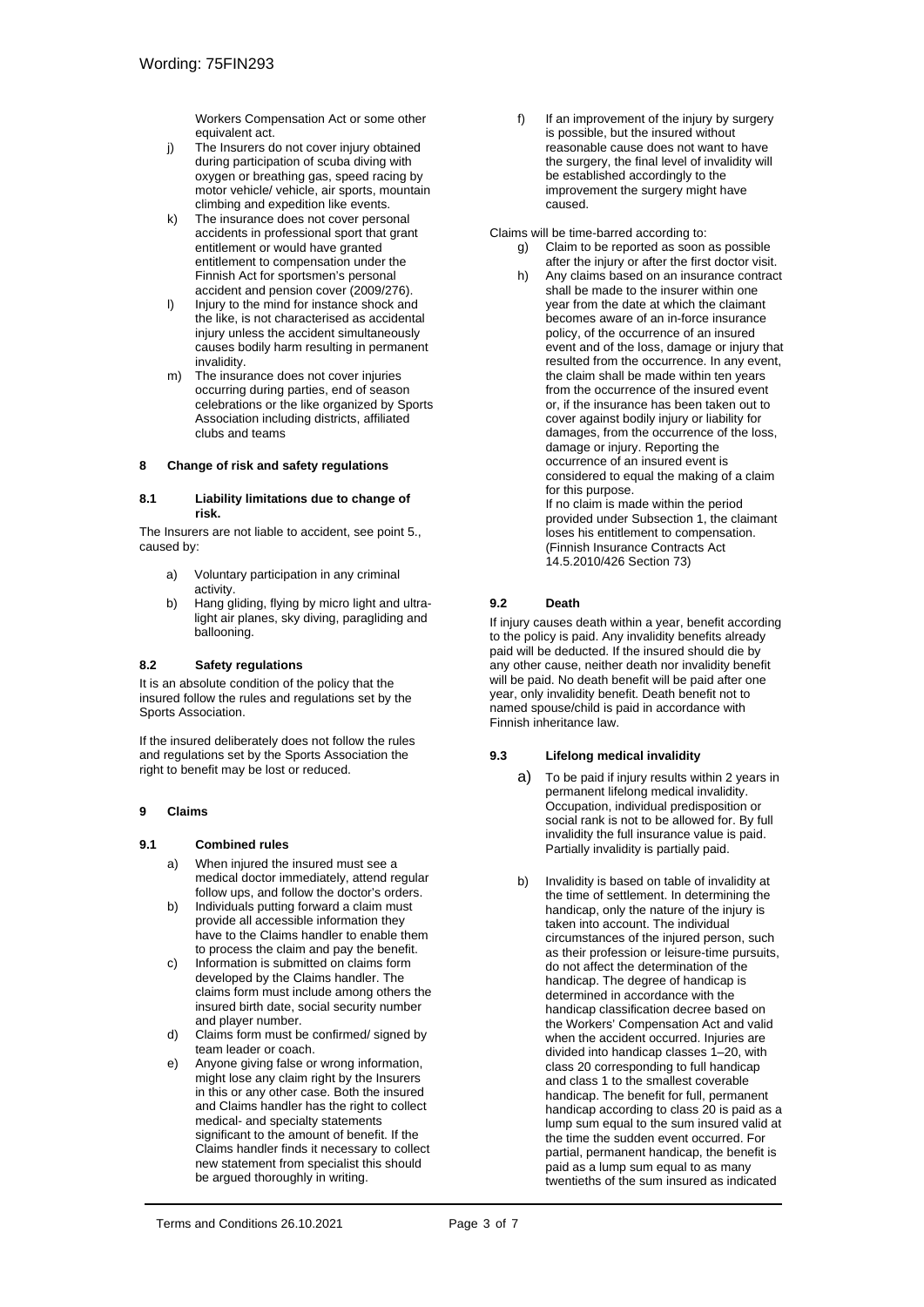by the handicap class. The Insurers are only liable to invalidity of 5% or above, for each insurance event.

- c) For combined injury in one body part/ organ, the whole loss of function is estimated according to rates of total loss of function in that body part/ organ. The level of invalidity in one insurance case cannot exceed 100%, even if more than one body part/ organ is injured.
- d) Loss or damage on body part or organ completely inoperative before the injury does not give right to benefit. If partly useless a deduction of the same grade/size is made. When illness like condition or predisposition is a significant cause of increase of invalidity level regulation in point 7.2 is in use.
- e) Dental injury does not apply to invalidity benefit.

#### **9.4 Treatment expenses**

**a) General about treatment expenses** The Insurers will pay necessary medical treatment of injury within 2 years from date of injury. Covers expenses according to claims administrator's risk rates for medical expenses, according to the Finnish National Health Insurance act, hospital stay, bandages, medicine and supports given by medical doctor. The reimbursements paid by KELA (The Social Insurance Institution of Finland) are subtracted from compensations. Travel expenses are covered by least expensive way of transportation between home/place of injury and nearest place of treatment, limited to one return trip only. The condition of the insured is to be taken into consideration. Expenses covering private hospitals/clinics/medical doctors are covered according to the Schedule for insured benefits and premiums and based on claims handler's contract medical centres at agreed risk rates for medical doctors. Copies of original receipts must be provided.

#### **b) Dental injury**

The Insurers cover dental injury to sound and whole teeth within 2 years from date of injury with insurance value according to insurance policy. The Insurers also cover first permanent treatment even if this is later than 2 years from date of injury

subject to recommendation from dentist or dental technician that treatment should be delayed. Final dental settlement is based on quote by dentist or dental technician within 2 years of date of injury. Dental injury due to eating is not covered.

#### c) **Physiotherapy**

Covers necessary treatment on requisition by medical doctor after surgery or plastering. Physiotherapy can be compensated in case orthopaedic recommends physiotherapy as an alternative to surgery. In case surgery is necessary after the compensated physiotherapy, the compensated physiotherapy costs will be deducted from compensation of the surgery costs.

#### d) **Non-agreement private clinics** Use of private clinics is allowed where considered necessary for the timely healing of the patient and where no alternative is available from another source at chosen claims administrator's contract medical centres at agreed risk rates for medical doctors. Other private clinics need to be pre-approved by claims administrator.

#### <span id="page-9-0"></span>**10 Compensation procedure**

The claimant shall submit all documents and information necessary to determine the Insurer's liability. The documents shall be submitted as soon as possible Pax Verum Oy (PL 130, 00171 Helsinki, email vahinko@pvvahingonkasittely.fi, tel. 010 843 9930) who will handle the claims and claims payment on behalf of the Insurer.

A notification of claim shall include at least the following information:

- Name of the Insured;
- Short description of the loss event;
- Receipts or other evidence of the medical expenses and service charges; and
- Appropriately dated and signed doctor's certificate where necessary

Pax Verum Oy may request other information and documents where needed.

A written claim must be presented to the Insurer within one year of the date on which the claimant was informed on her/his right to compensation, and at the latest, within ten years from the occurrence of the loss event.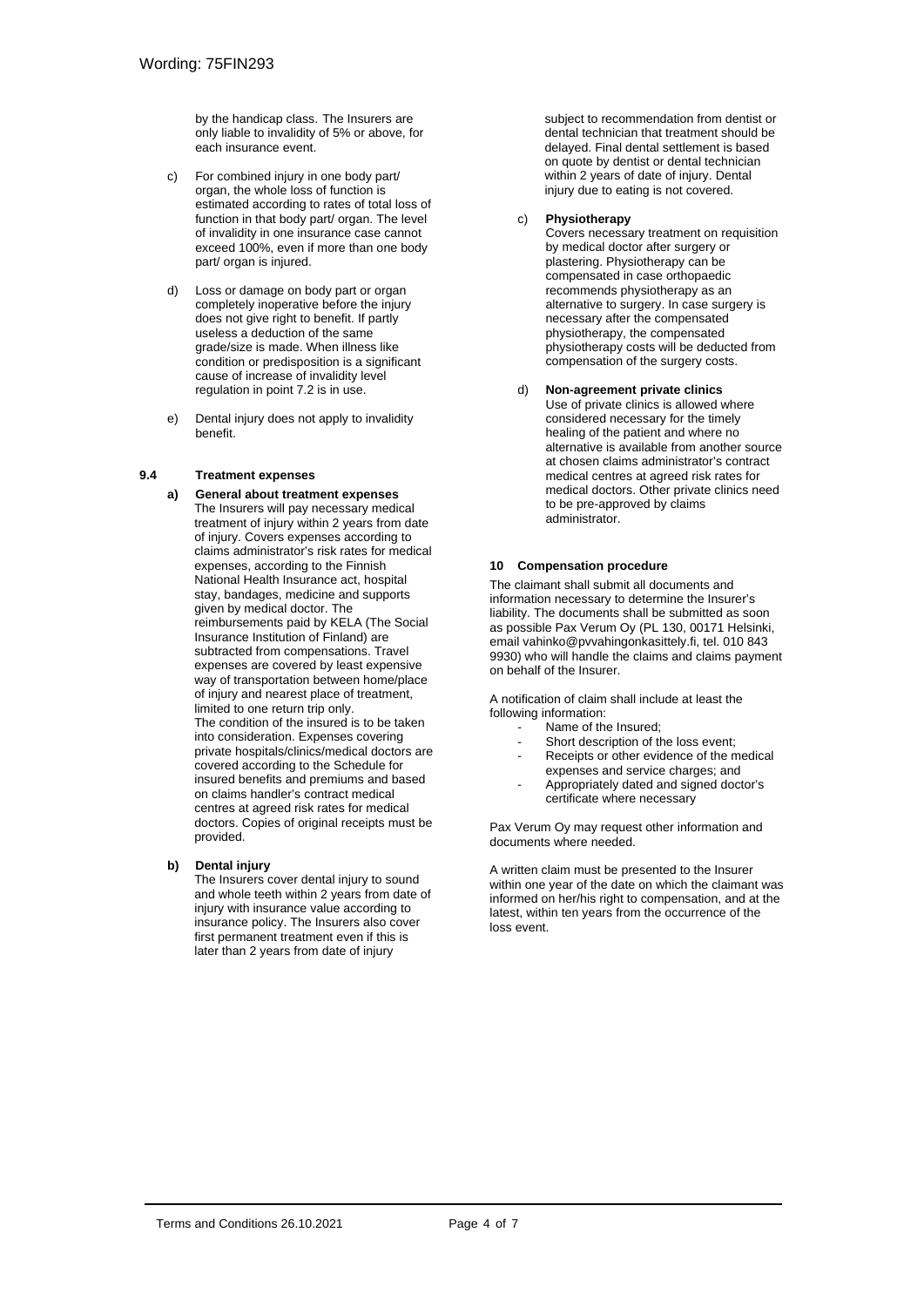#### <span id="page-10-0"></span>**11 Complaints procedure**

| Insurance broker            | Aon Finland Oy<br><b>Mannerheimintie 18</b><br>00100 Helsinki                                                                                                                                  |
|-----------------------------|------------------------------------------------------------------------------------------------------------------------------------------------------------------------------------------------|
|                             | Insurance broker has organized this insurance on behalf of the insured.<br>There is a fee agreed between Policy holder and the insurance broker.                                               |
| Insurance company           | Chubb European Group SE, Finnish Branch (1855034-2)<br>PL 687, 00101 Helsinki                                                                                                                  |
| <b>Complaints procedure</b> | If the Insured is not satisfied with any aspect of the claims service<br>received from the claims handler Pax Verum Oy, any complaint should be<br>addressed in the first instance to:         |
|                             | Chubb claims department<br>Chubb European Group SE, Finnish branch<br>PL 687, 00101 Helsinki<br>e-mail: Asiakaspalvelu@acegroup.com<br>Tel: 09 6861 5151                                       |
|                             | If the Insured is not satisfied with the way a complaint has been dealt with,<br>they should contact:                                                                                          |
|                             | Chubb Complaints officer<br>Chubb European Group SE, Finnish branch<br>PL 687, 00101 Helsinki<br>e-mail: Asiakaspalvelu@chubb.com<br>Tel: 09 6861 5151                                         |
|                             | Please state the nature of the complaint. Quote the policy and/or claim<br>number, the name of any claim handling organization with whom they<br>have been dealing and their reference number. |
|                             | If the matter is still not resolved to the Insured's satisfaction they may<br>request assistance from:                                                                                         |
|                             | Kuluttajariitalautakunta<br>Hämeentie 3<br>PL 306<br>00531 HELSINKI<br>puh. 029 566 5200<br>kril@oikeus.fi<br>Website - http://www.kuluttajariita.fi                                           |
|                             | or                                                                                                                                                                                             |
|                             | Vakuutuslautakunta<br>Porkkalankatu 1<br>00180 HELSINKI<br>Tel: 09 6850 120<br>fax: 09 6850 1220<br>info@fine.fi                                                                               |
|                             | The Insured may also bring a suit against the Insurer in the Finnish courts<br>in accordance with the applicable Finnish laws.                                                                 |

#### <span id="page-10-1"></span>**12 Insurance company information**

Chubb European Group SE, branch in Finland, is registered with the Registry of the National Board of Patents and Registration of Finland with the corporate registration number 1855034-2, and the visiting address Museokatu 8, 00100 Helsinki. Chubb European Group SE is an undertaking governed by the provisions of the French insurance code with registration number 450 327 374 RCS Nanterre and the following registered office: La Tour Carpe Diem, 31 Place des Corolles, Esplanade Nord, 92400 Courbevoie, France. Chubb European Group SE has fully paid share capital of € 896,176,662 and is supervised by the Autorité de contrôle prudentiel et de résolution (ACPR) 4, Place de Budapest, CS 92459, 75436 PARIS CEDEX 09. The branch's operations are also subject to supervision by the Finnish FSA (Finanssivalonta).

Terms and Conditions 26.10.2021 Page 5 of 7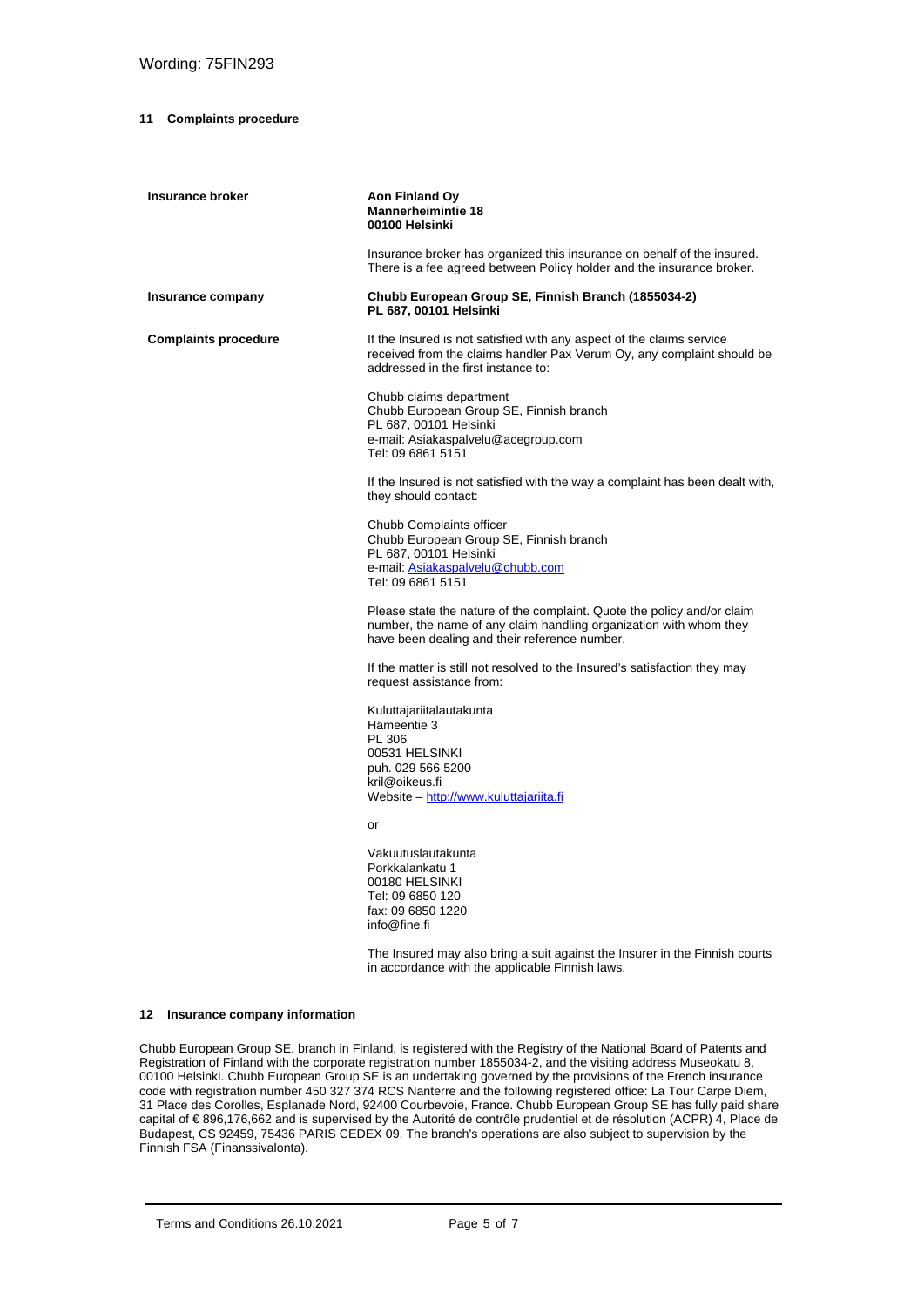#### <span id="page-11-0"></span>**13 Data protection**

Chubb uses personal information which you supply to us, in order to write and administer this Policy, including any claims arising from it.

This information will include basic contact details such as your name, address, and policy number, but may also include more detailed information about you (for example, your age, health, details of assets, claims history) where this is relevant to the risk we are insuring, services we are providing or to a claim you are reporting.

Chubb is part of a global group, and your personal information may be shared with our group companies in other countries as required to provide coverage under your policy or to store your information. Chubb also uses a number of trusted service providers, who will also have access to your personal information subject to our instructions and control.

You have a number of rights in relation to your personal information, including rights of access and, in certain circumstances, erasure.

This section represents a condensed explanation of how Chubb uses your personal information. For more information, Chubb strongly recommends you read Chubb user-friendly Master Privacy Policy, available at: [https://www2.chubb.com/uk-en/footer/privacy-policy.aspx.](https://www2.chubb.com/uk-en/footer/privacy-policy.aspx) 

You can ask us for a paper copy of the Privacy Policy at any time, by contacting us at: [dataprotectionoffice.europe@chubb.com.](mailto:dataprotectionoffice.europe@chubb.com)

#### <span id="page-11-1"></span>**14 Sanctions clause**

Chubb shall not be deemed to provide cover and insurer shall not be liable to pay any claim or provide any benefit hereunder to the extent that the provision of such cover, payment of such claim or provision of such benefit would expose insurer, or its parent company Chubb Limited, to any sanction, prohibition or restriction implemented pursuant to resolutions of the United Nations or the trade and economic sanctions, laws or regulations of the European Union, United Kingdom, Finland or United States of America.

#### <span id="page-11-2"></span>**15 Applicable law**

The policy is subject to the terms and confitions of the Policy Wording as well as the Finnish Insurance Contract Act and other Finnish law.

#### <span id="page-11-3"></span>**16 Cover extensions**

The insured person can extend the insurance with additional covers shown in the Schedule for insured benefits and premiums. In addition to above terms and conditions following endorsements are applied.

#### **16.1 Endorsement 1 / Extended license insurance for leisure time accidents**

An individual insured can extend the accident to cover also personal accidents during leisure time for an additional premium indicated in the Schedule of insured benefits and premiums for Sports in question.

The extended license insurance covers the treatment following a personal accident occurred during the period of this insurance as defined in the terms and conditions of section 6. Accidental injury is an injury on the body arising from a sudden external physical, unexpected and unwanted occurrence. Also frostbite, heatstroke or drowning are accidental injuries. The extended license insurance is applied by the insured covered already by license insurance and the insurance is valid since the application.

The following terms and conditions are applied to the extended license insurance with the following exceptions:

- the extended insurance is valid at all times excluding the circumstances covered by the license insurance The extended insurance does not cover licensed sports events or tournament trips in Finland or abroad organized by Finnish sports associations or equal foreign associations or their districts, affiliated clubs and teams except for the leisure time while travelling.
- The insurance does not cover participation on Men's or Ladies' National A Team
- The clauses 8.2 ja 9.1(d) are not applied

#### **16.2 Endorsement 2 / removing the 10 % surgery deductible**

In some insurance options in The Schedule of insured benefits and premiums for Sports in question a 10% additional deductible of the surgery costs will be deducted from the compensated costs if surgery is treated by private hospital or clinics. The insured can supplement the insurance cover by removing this 10%